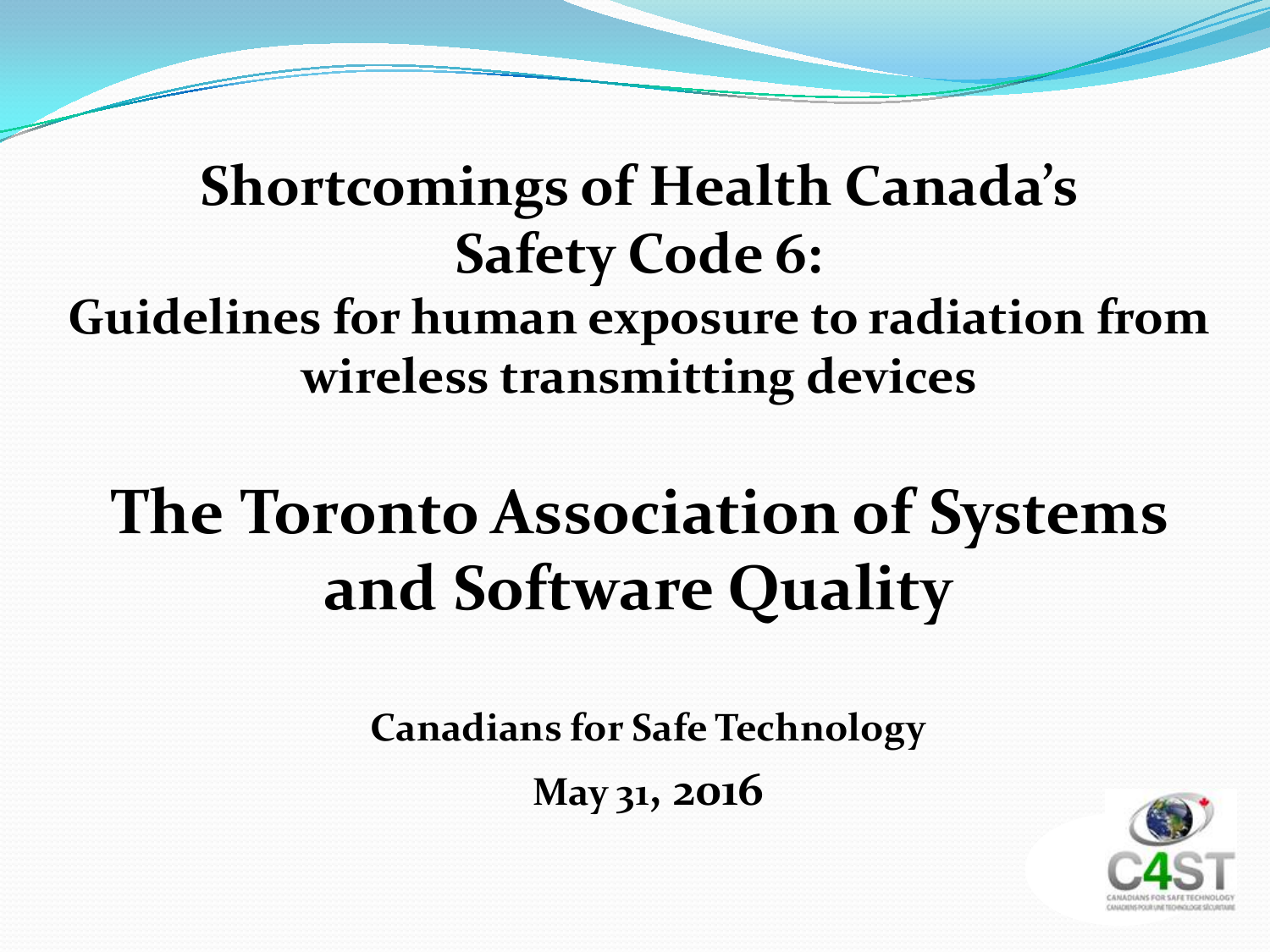### **Agenda**

- Canadians for Safe Technology (C4ST) overview
- Overview of peer-reviewed, published studies on
	- Brain cancer
	- Salivary gland tumors
	- Sperm damage
	- Developmental issues
	- Early reports on breast cancer
- Why we should NOT rely on current federal guidelines
- Situation Update International
- Situation Update Canada
- Potential actions moving forward

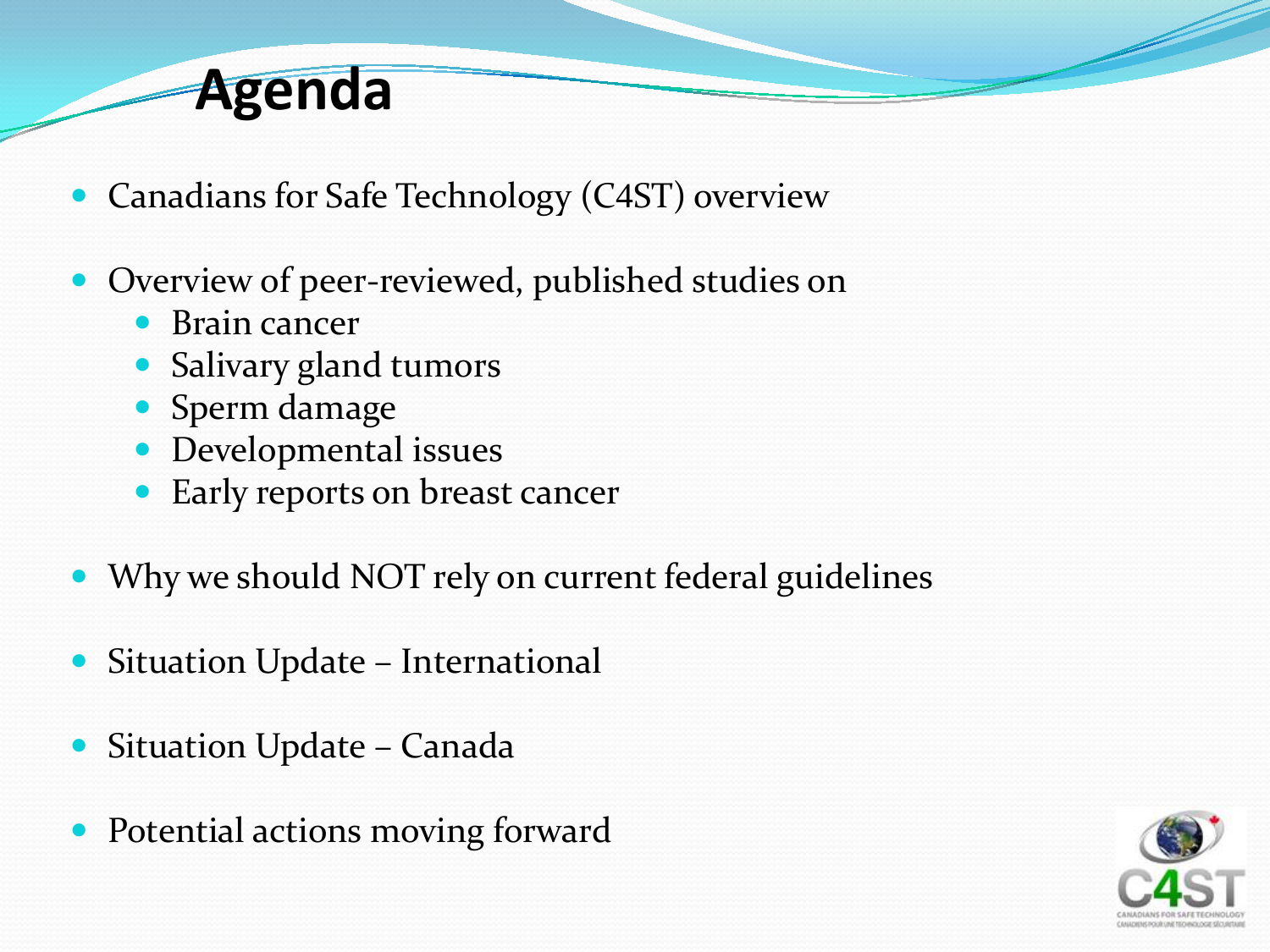# **C4ST: Canadians for Safe Technology**

- Not-for-profit, completely volunteer-based, national coalition of parents, citizens and experts
- To educate and inform Canadians about the dangers of the exposures to unsafe levels of radiation from wireless technology
- To work with all levels of government to create healthier communities for children and families from coast to coast.

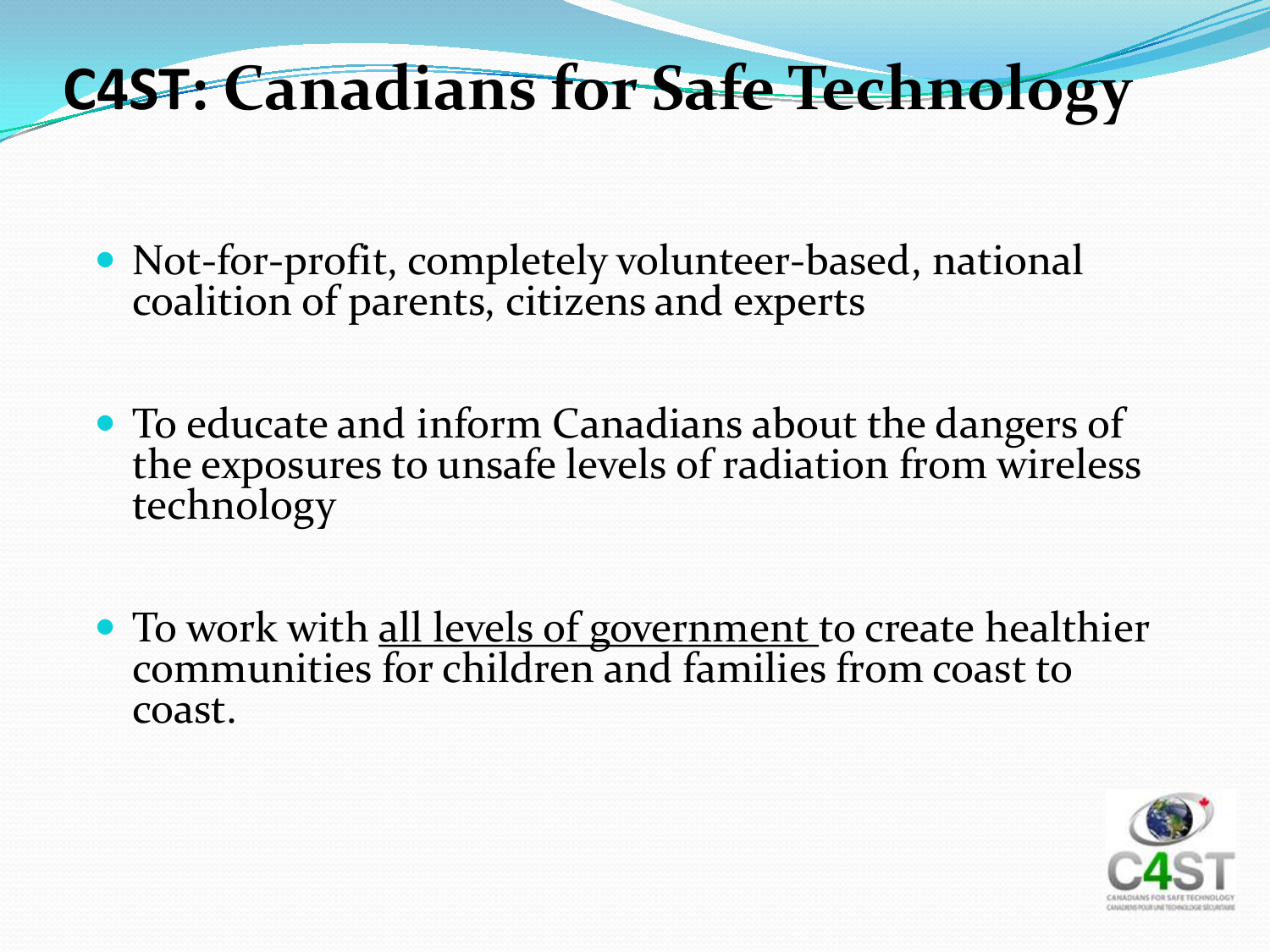### **Industry behaviour is not exemplary**

#### **Manufacturer's warnings are not known**

- iPad "... to be sure that human exposure to RF energy does not exceed the FCC, IC, and European Union guidelines, always follow these instructions and precautions: Orient the device in portrait mode with the Home button at the bottom of the display."
- i-Phone5: "carry i-Phone at least 10 mm away from your body to ensure exposure levels remain at, or below, the as-tested levels." **Go to Settings – General – About – Legal – RF Exposure**
- Blackberry **-** "Use hands-free operation if it is available and **keep the device at least 0.98 in. (25 mm) from your body** (including the abdomen of pregnant women and the lower abdomen of teenagers) **(Torch 9800) > User Manual > Page 21**
- Samsung **-** "For body-worn operation, this phone has been tested and meets FCC RF exposure guidelines when used with an accessory that contains no metal and that **positions the mobile device a minimum of 1.5cm from the body." (Galaxy II) > User Manual > Page 164**
- See handout for baby monitor, game console and tablet warnings

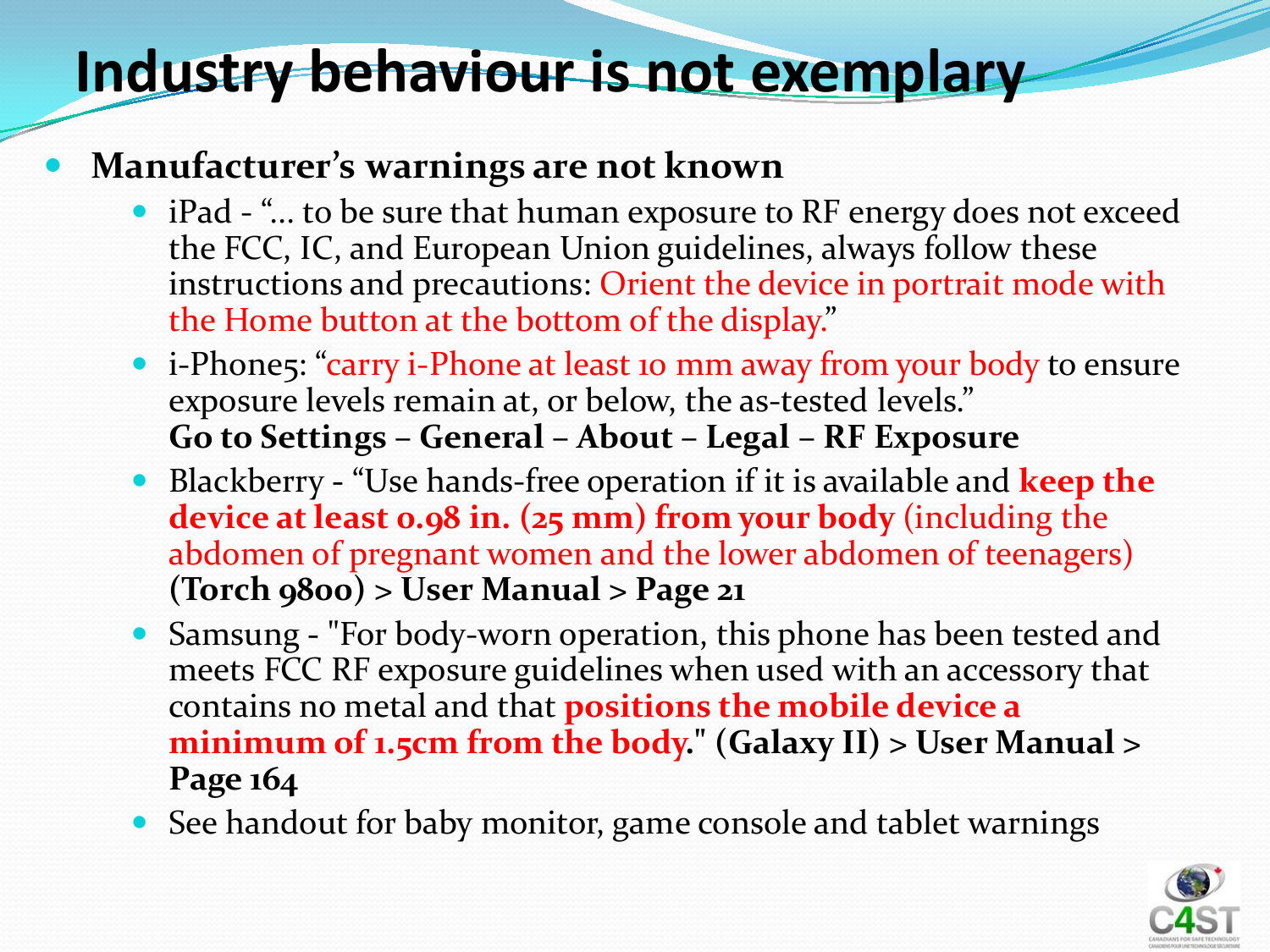# **Peer review published studies**

- Hardell et. al re glioma, an aggressive form of brain cancer
	- This was the basis for the World Health Organization's May 2011 decision to classify wireless radiation as a Class 2B possible human carcinogen
	- Lead and DDT are in this category
	- His team has recently published an argument the classification should be 1, carcinogenic, similar to tobacco
- Hardell's work has been confirmed by the CERENAT 2014 study
- May 27, 2015 National Toxicology Program study:
	- \$25 million, largest, most complex studies ever conducted by NTP
	- Rats were exposed for 10-minute on, 10-minute off increments, totaling just over 9 hours a day from before birth through 2 years of age
	- Found low incidences of tumors in the brains and hearts of male rats
	- Complete results from all the rat and mice studies will be available for peer review and public comment by the end of 2017
	- This challenges all the assumptions Health Canada guidelines are based on

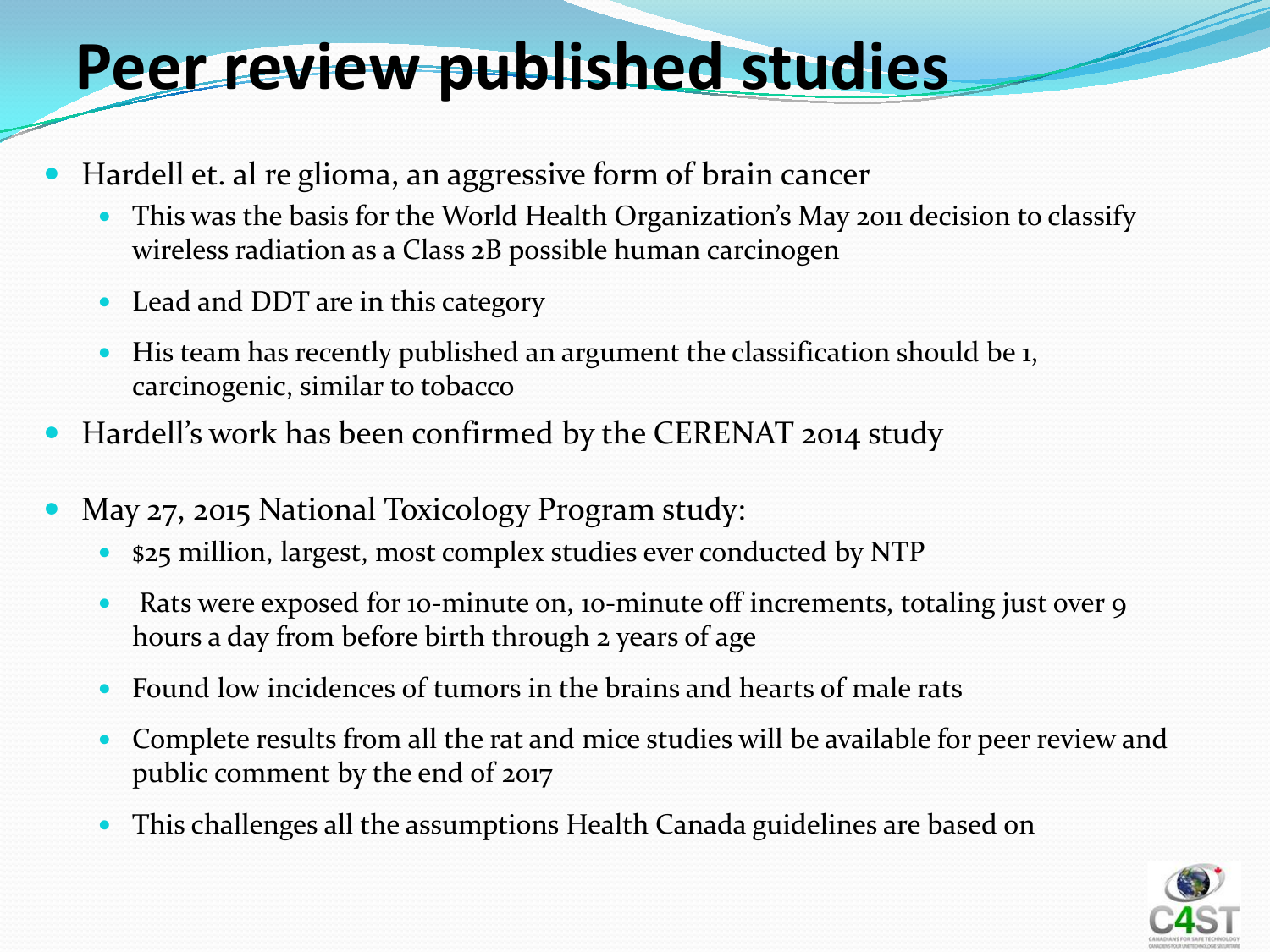*Laureate Professor John Aitken*

Exposed Sperm were Significantly Reduced & damaged

[http://www.ncbi.nl](http://www.ncbi.nlm.nih.gov/pubmed/15910543) [m.nih.gov/pubmed/](http://www.ncbi.nlm.nih.gov/pubmed/15910543) [15910543](http://www.ncbi.nlm.nih.gov/pubmed/15910543)

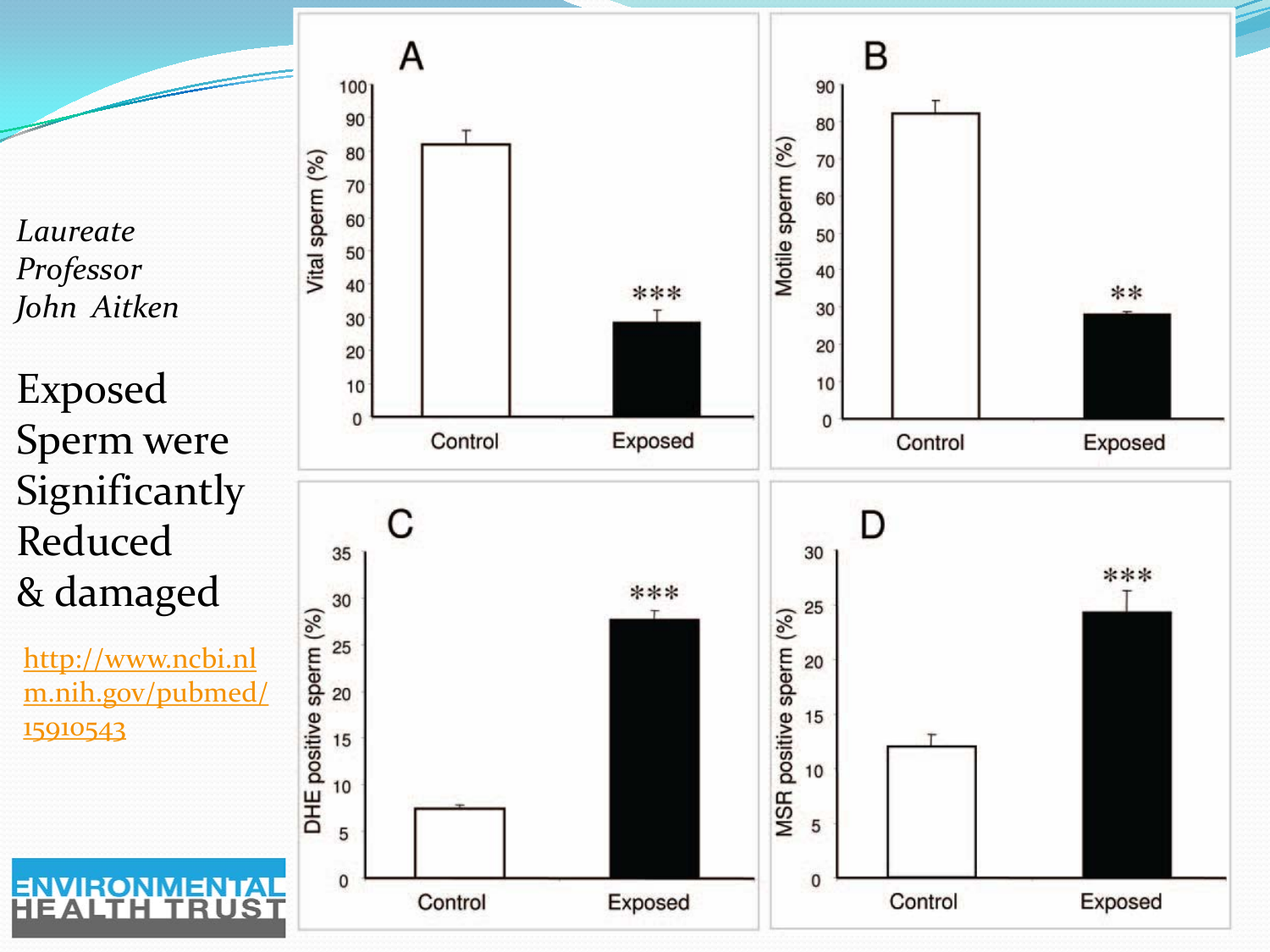### Parotid or Salivary Gland Tumors Tripled in Israel: 1 in 5 under age 20



<http://aje.oxfordjournals.org/content/167/4/457.full>

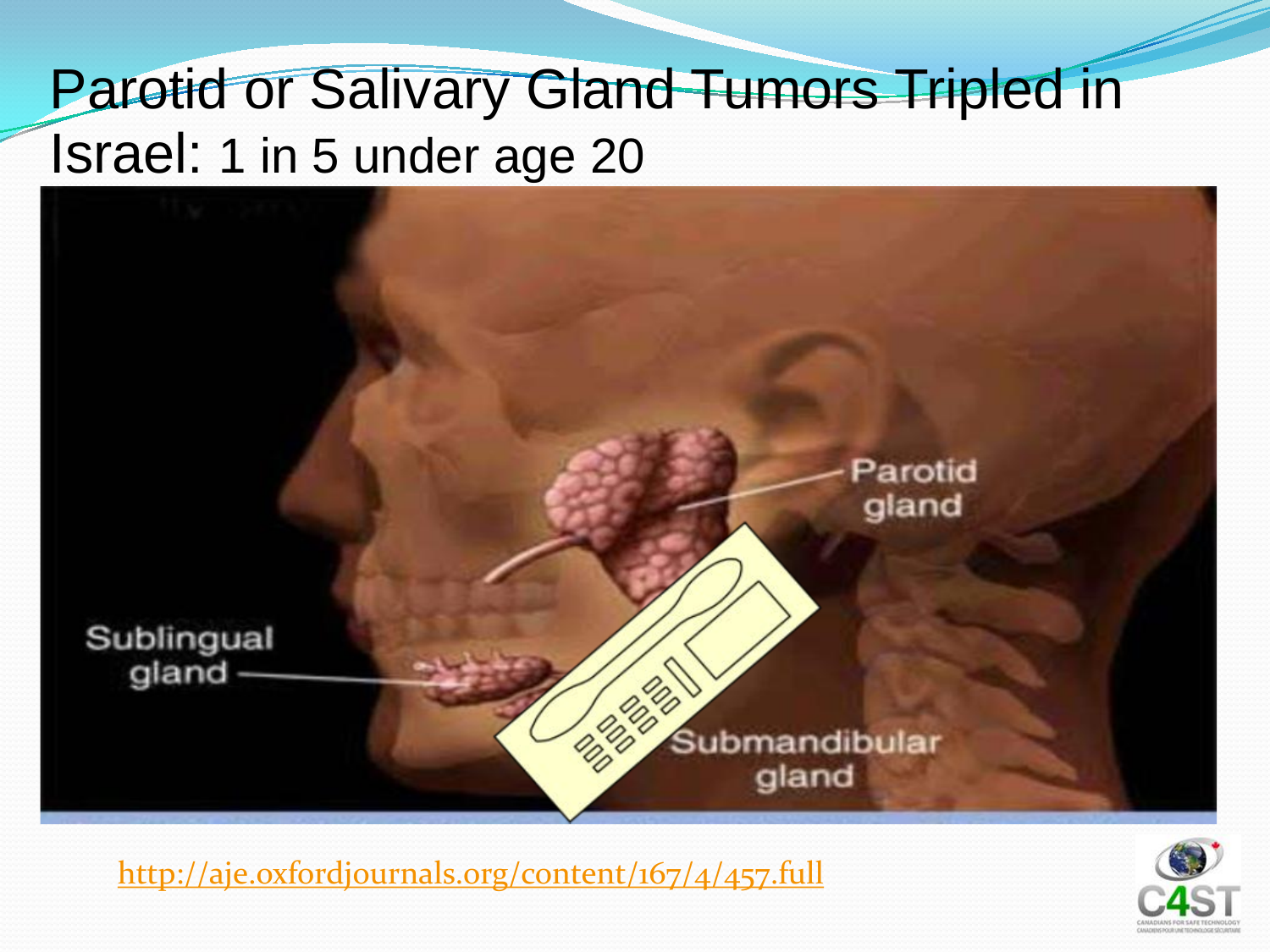### Breast Cancer (Greater than 38 cases reported)



First case report, 2009. Nagourney, MD, PhD

- **Invasive multiple primary** tumors in 34 year old woman, avid runner; used cell phone 4 hours a day; kept in her bra for 10 years.
- no family history or other risk factors
- Unusual location of multifocal tumors where phones were kept with mix of tubular/solid patterns *of identical nuclear morphology & grade*
- With metastases

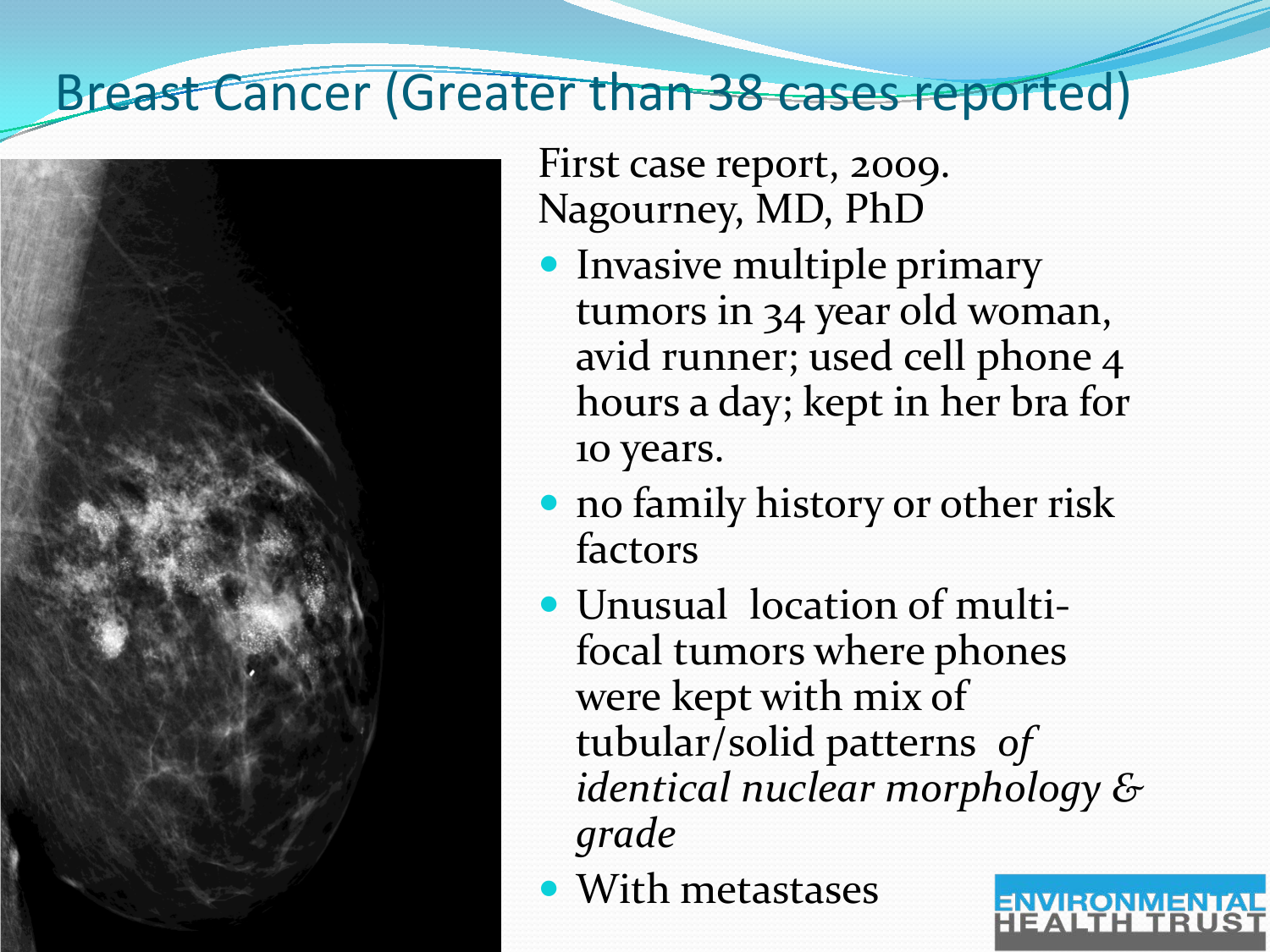## **Fetal radiofrequency radiation exposure from cellular telephones affects neurodevelopment and behavior in mice**

Hugh S. Taylor, M.D., Chair of Obstetrics, Gynecology and Reproductive Sciences, Yale School of Medicine

- We have shown that behavioral problems in mice that resemble ADHD are caused by cell phone exposure in the womb.
- The rise in behavioral disorders in human children may be in part due to fetal cellular telephone irradiation exposure.

<http://www.ncbi.nlm.nih.gov/pubmed/22428084>

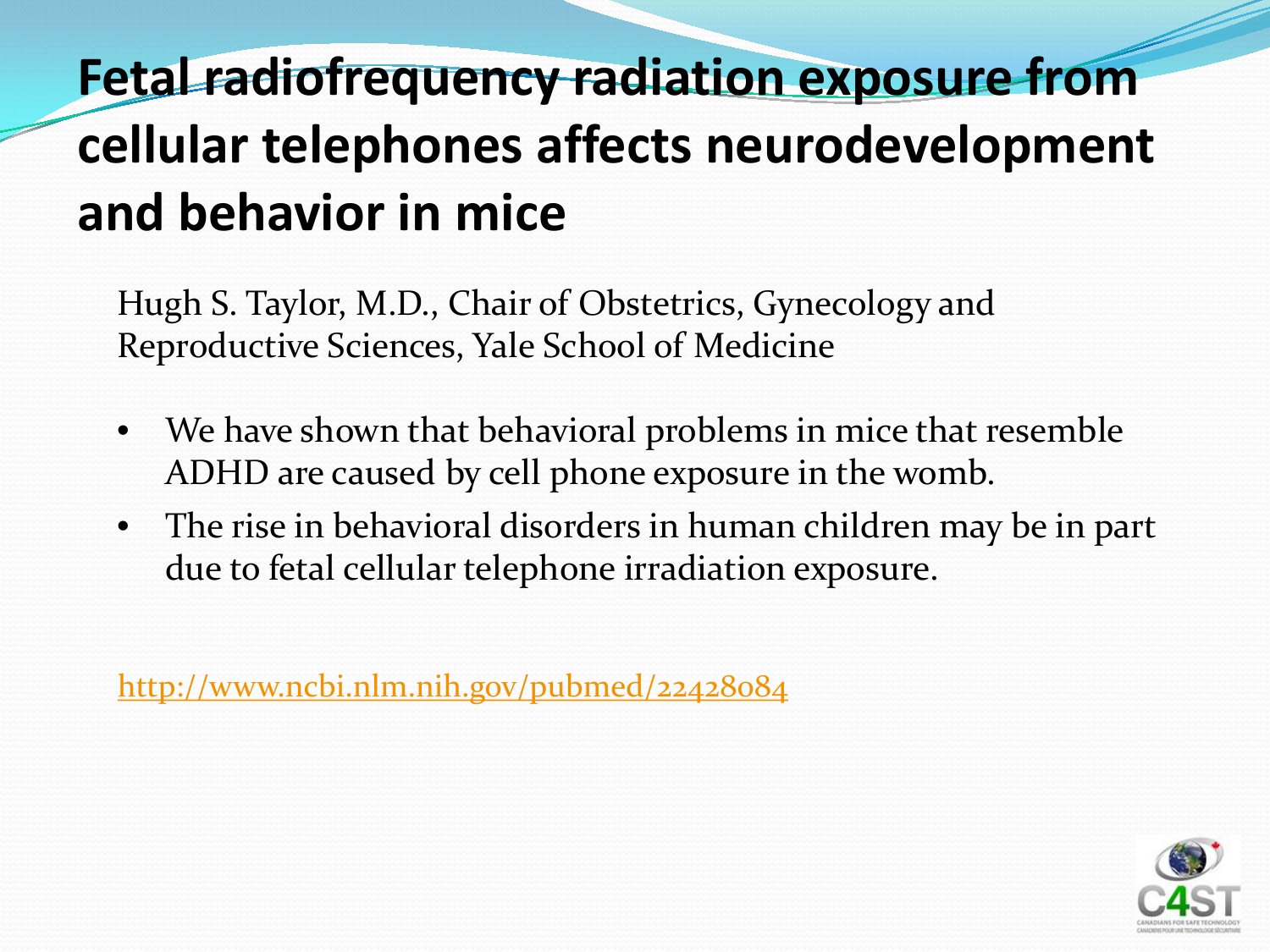# **CHILDREN ARE NOT "LITTLE ADULTS"**

- Radiation from cell phones and other sources penetrates deeper into the head of children<sup>1</sup> (see figure below)
- Starting to use a cell phone before the age of 20 results in a 5 fold increase in glioma and acoustic neuroma2



Figure 2. Gandhi, O.P. et al., Exposure Limits: The Underestimation of Absorbed Cell Phone Radiation, Especially in Children, Electromagnetic Biology and Medicine, Early Online, 1-18 (2011).

1. Wiart, J., Hadjem, A., Wong, M.F., and Bloch, I. 2008. Analysis of RF exposures in the head tissues of children and adults. Phys. Med. Biol.



2. Dr. Lennart Hardell, MD, PhD and Professor at University Hospital in Orebro, Sweden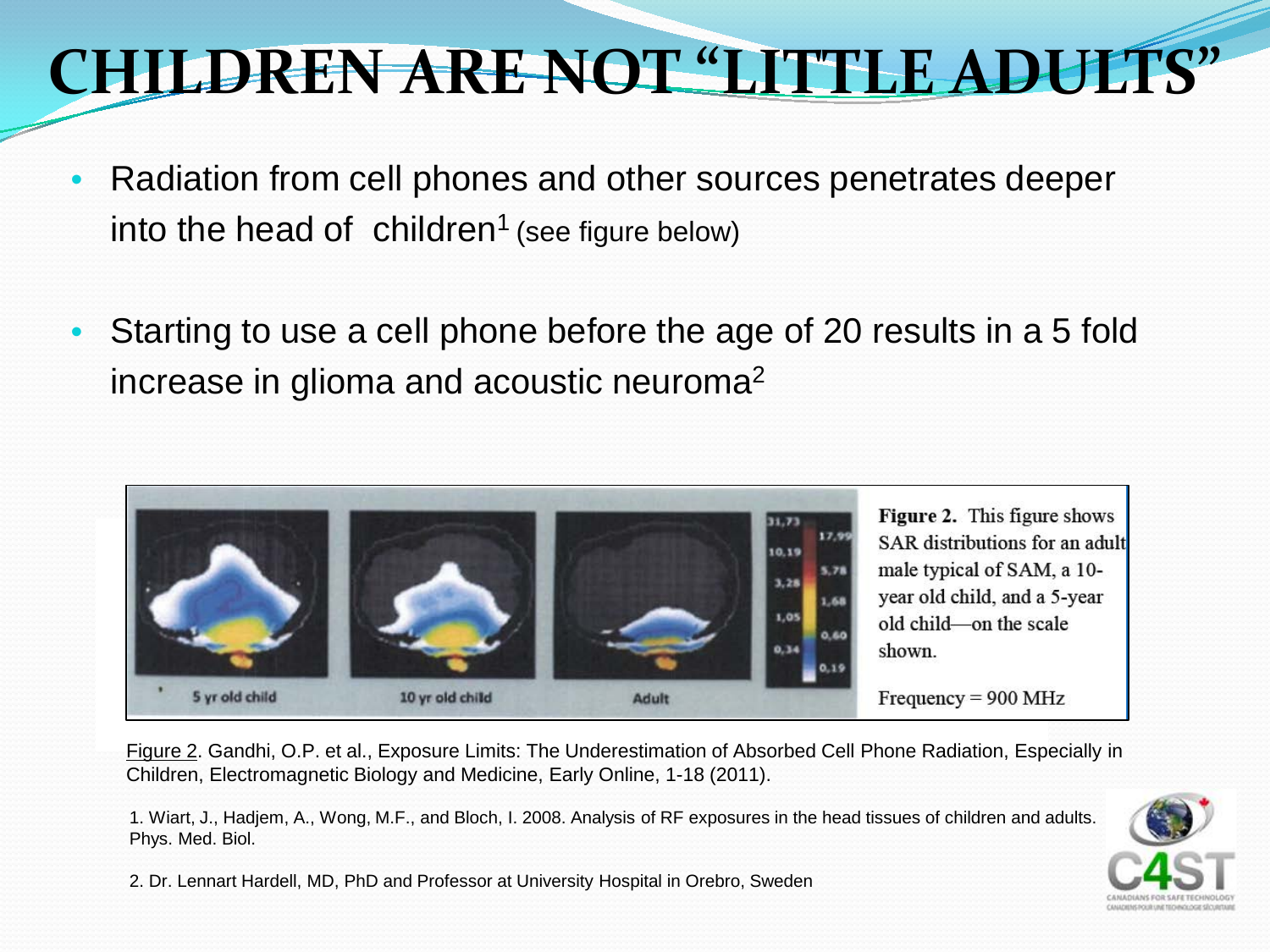# **Why we should NOT Rely on current Safety Code 6 guidelines**

- Created in the 1970's for federal employees and visitors to federal facilities
	- Expanded to include Wi-Fi, smart phones and cell phone towers and antennae
	- Without a major update in the last 30+ years
- No additional safety allowance for children, pregnant women or sensitive individuals
- Statement acknowledging sensitive individuals was removed from the 2009 update. Health Canada has no explanation why
- Do not consider the multi-hour, multi-day exposure of today; nor the cumulative effects from multiple devices
- China, Russia, Italy and Switzerland have exposure limits 100 times safer than Canada;
- Our track record in North America is not stellar:
	- Tobacco, asbestos, BPA, thalidomide, DDT and urea formaldehyde insulation

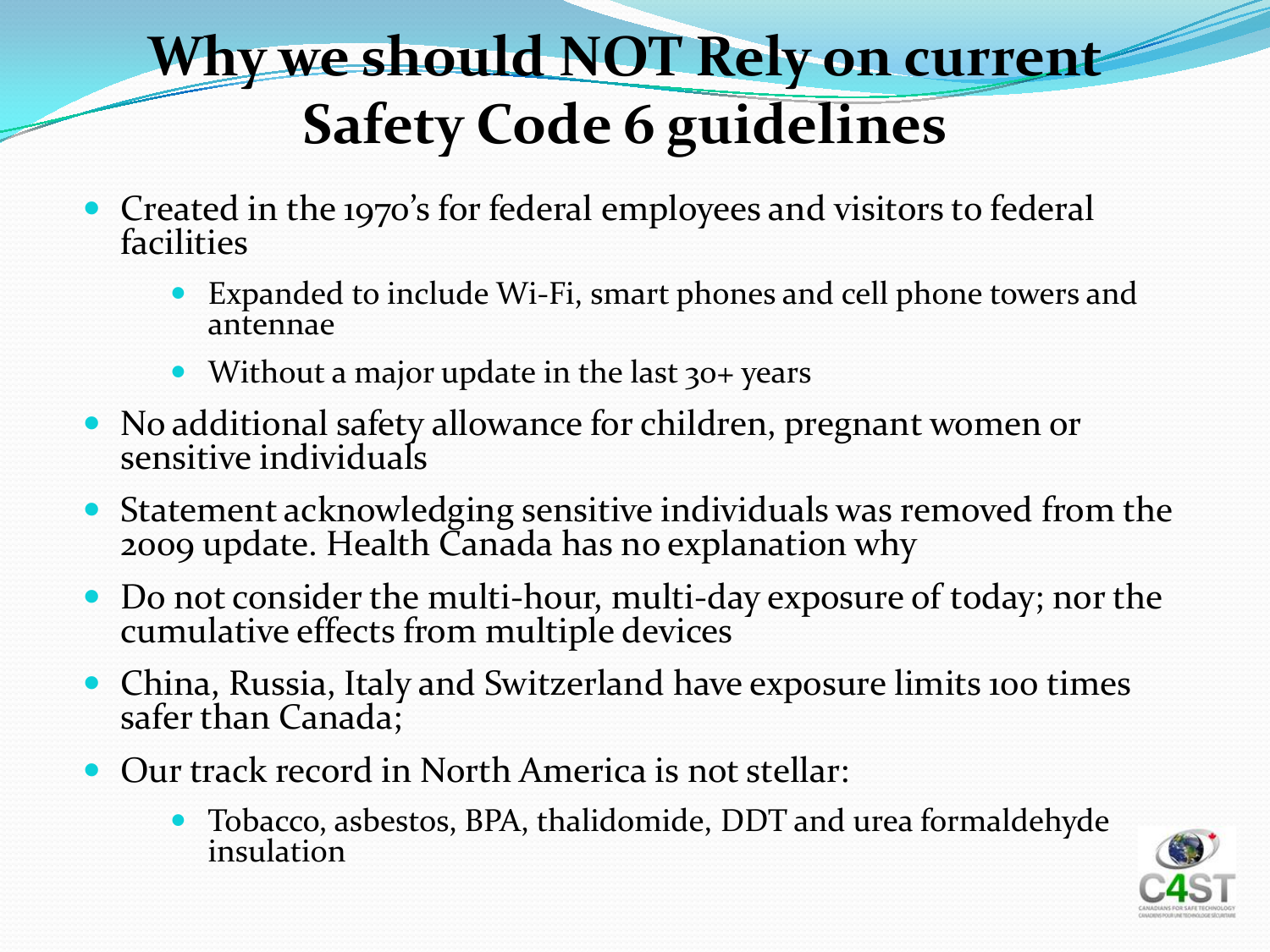# **Situation Update - Canada**

In testimony before the Parliamentary Committee, Health Canada:

- Admitted there are studies that show harm below Safety Code 6 limits.
- Stated the studies are linked to cancer, brain and nervous system and development and/or learning behaviour
- Suggested provinces can implement their own safety guidelines
- Referenced Weight of Evidence criteria which have not been made public
- Parliamentary Committee on Health (HESA) 41<sup>st</sup> Parliament
	- Report was presented to the House of Commons June 17, 2015
	- 12 Recommendations
		- Education and Awareness;
		- Electrosensitivity
		- Health Canada's process
		- Research
	- Standard process of a response from the Minister was cancelled when the Governor General dissolved Parliament on August 2.
	- The current HESA committee has requested a response from the Minister
	- C4ST has presented another 60 peer-reviewed studies published since 2015 and 2016 showing harm at levels below Safety Code 6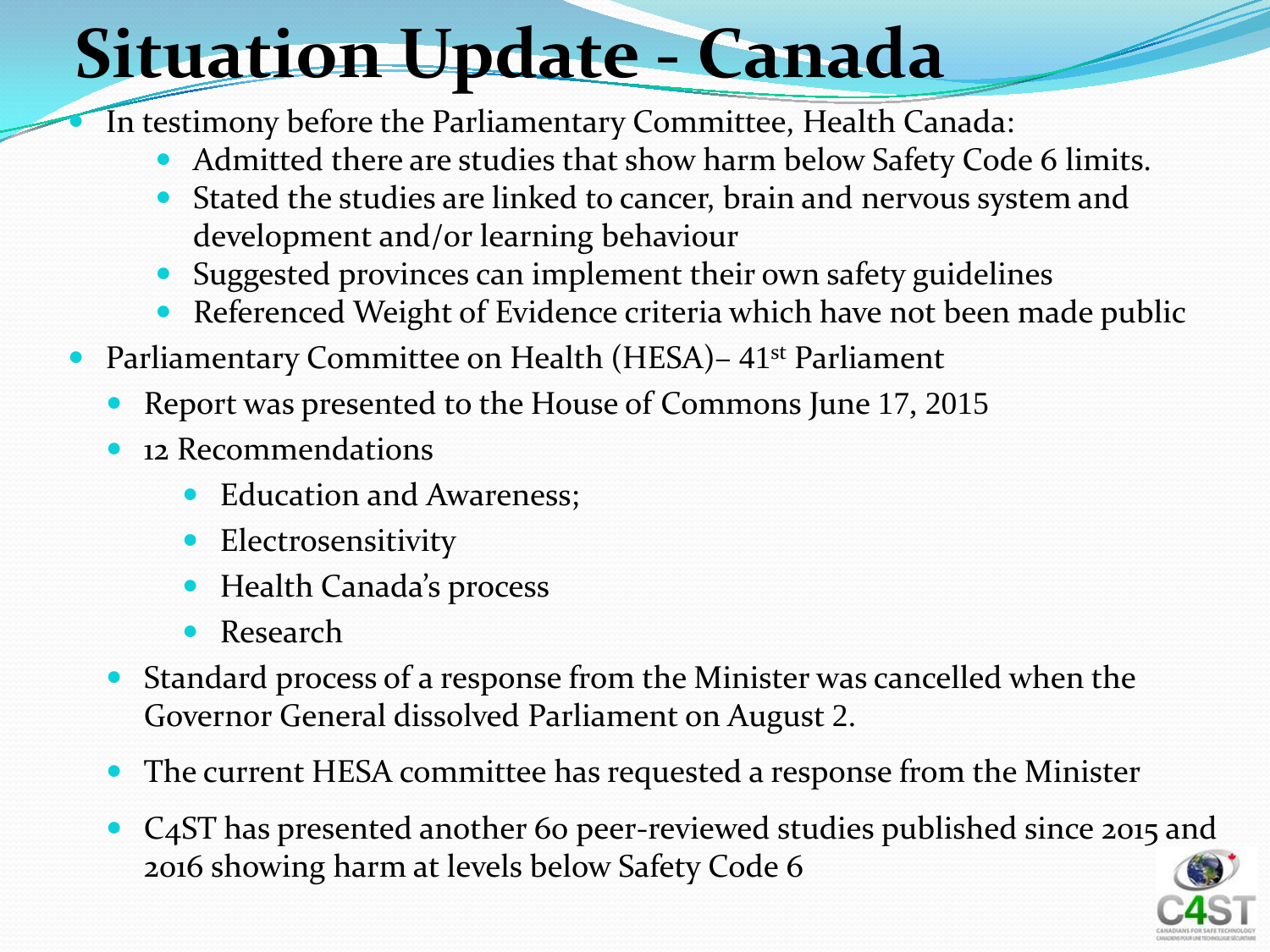### **Suggested Actions**

- Educate yourself
- Educate your family and friends
- Any offers of assistance are welcome

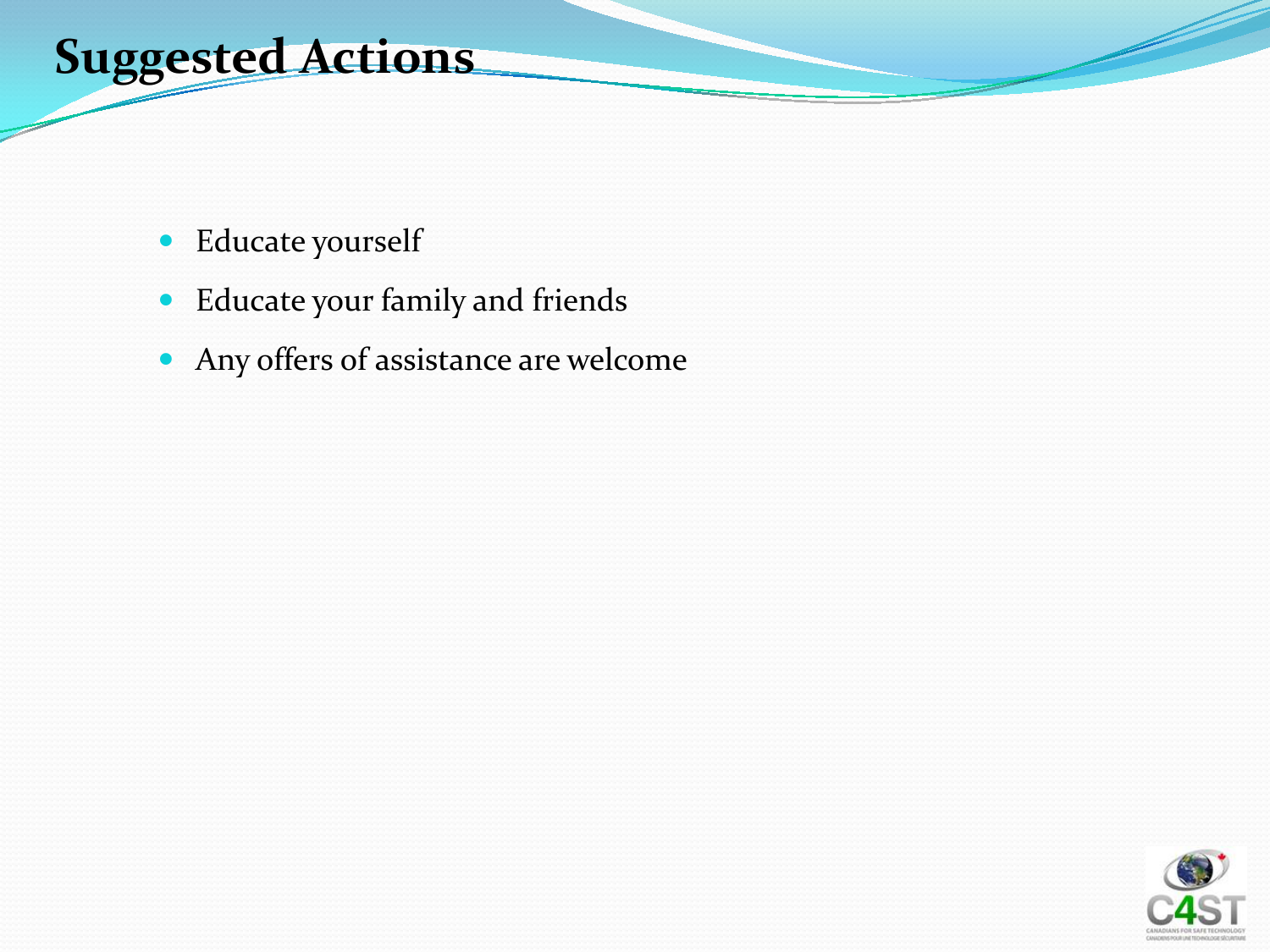### **Situation Update - International**

March., 2016 - City of Berkeley requires cell phone warnings on packaged materials

May 11, 2015. International EMF Scientist Appeal to the UN, UN member states and the WHO

- 220 scientists from 42 nations
- Requesting they adopt more protective exposure guidelines for electromagnetic fields (EMF) and wireless technology in the face of increasing evidence of risk.

January, 2015. France passed the following articles into law:

- A ban on the use of Wi-Fi in day care centres and nurseries
- Restrictions on Wi-Fi in schools with children less than 11 years of age
- A campaign on the responsible and rational use of mobile devices

January, 2015. Taiwanese lawmakers passed new legislation in which:

- Parents face fines who allow children under 2 to use tablets and smartphones
- Youth under 18 years are only allowed devices for a 'reasonable length of time'

March, 2014. It is illegal to market cell phones to children less than 7 in Belgium

May 2011, WHO classifies wireless radiation as Class 2B *possible* human carcinogen